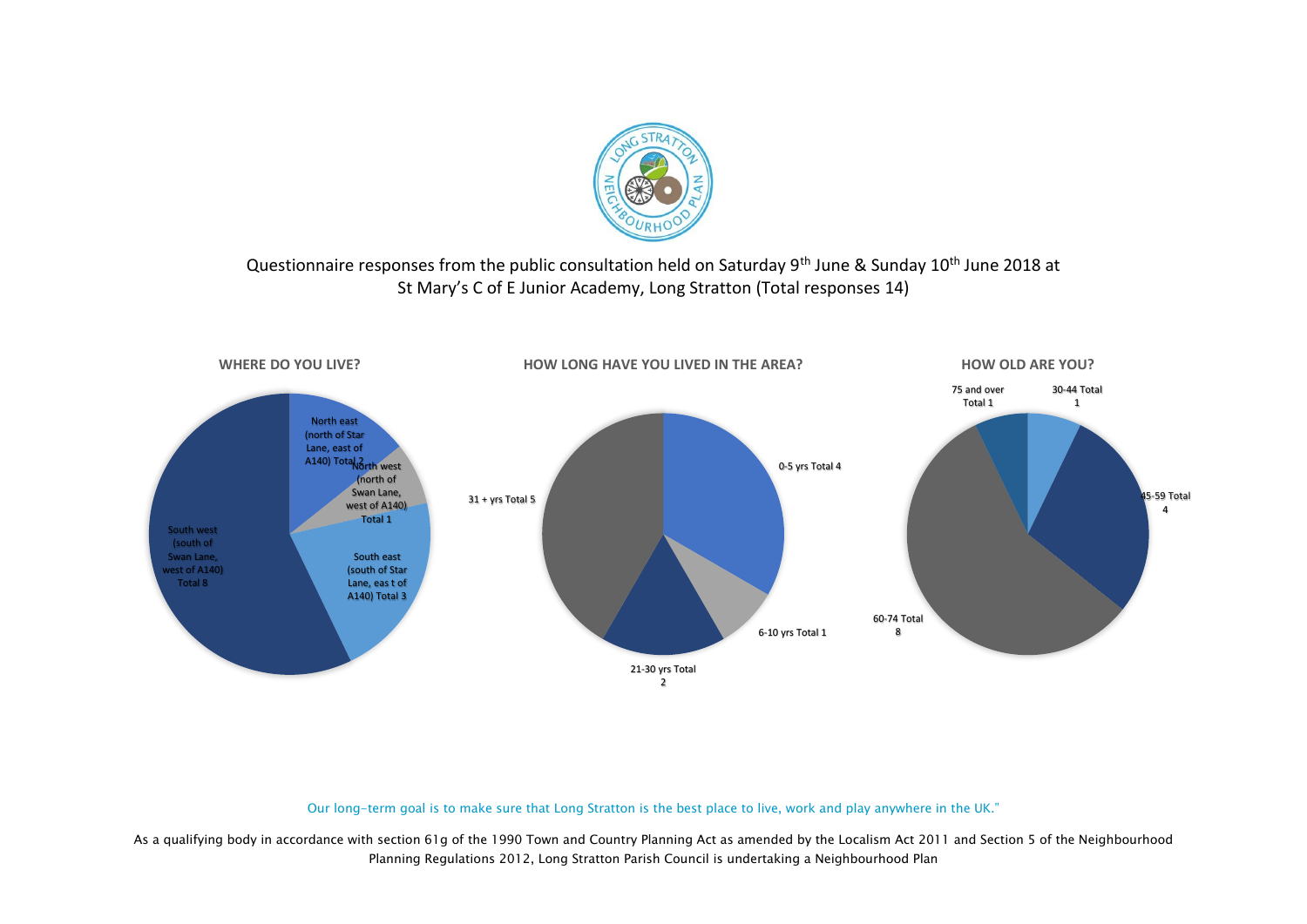#### **Q1. What features of local importance do you feel need protecting?**

- Older buildings along the A140
- Historic buildings. Open spaces.
- St Marys Church Increasingly available to the community along with the Village Hall
- Access to countryside. Dark skies and historic landscape. Historic village core. Sense of.
- Footpaths for walkers, ramblers etc. All green areas.
- All along the A140

Our long-term goal is to make sure that Long Stratton is the best place to live, work and play anywhere in the UK."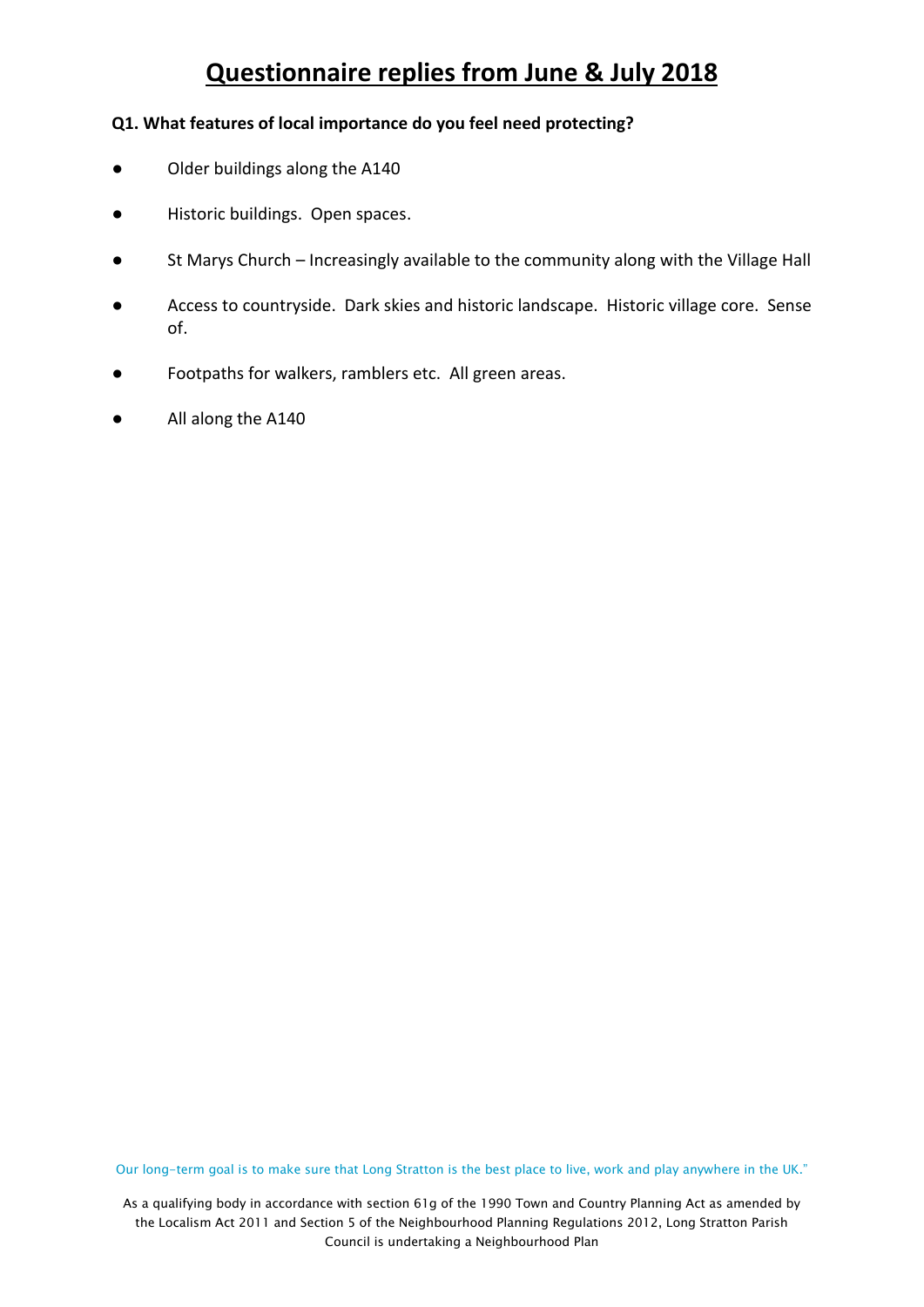#### **2. What, if any, additional sports and recreation facilities do you feel we currently need?**

|                     | Agree                                | Most important |
|---------------------|--------------------------------------|----------------|
| Football pitches    | 2                                    |                |
| Cricket ground      | $\overline{2}$                       |                |
| Skate park          | 3                                    |                |
| Informal open space | 10                                   | 4              |
| Tennis court        | $\overline{2}$                       |                |
| Park run            | 4                                    |                |
| Other               | Swimming $pool - 2$                  |                |
|                     | Designated/fenced dog exercise areas |                |
|                     | Adult exercise area in park          |                |
|                     |                                      |                |
|                     |                                      |                |

#### **Q3. What would you like to see as new development comes forward?**

|                     | Agree                    | Most Important |
|---------------------|--------------------------|----------------|
| Football pitches    | 1                        |                |
| Cricket ground      | $\overline{2}$           |                |
| Skate park          | 1                        |                |
| Informal open space | 10                       |                |
| Tennis court        | 2                        |                |
| Park run            | 4                        |                |
| Other               | Swimming pool            |                |
|                     | Fenced dog walking areas |                |
|                     |                          |                |
|                     |                          |                |

Our long-term goal is to make sure that Long Stratton is the best place to live, work and play anywhere in the UK."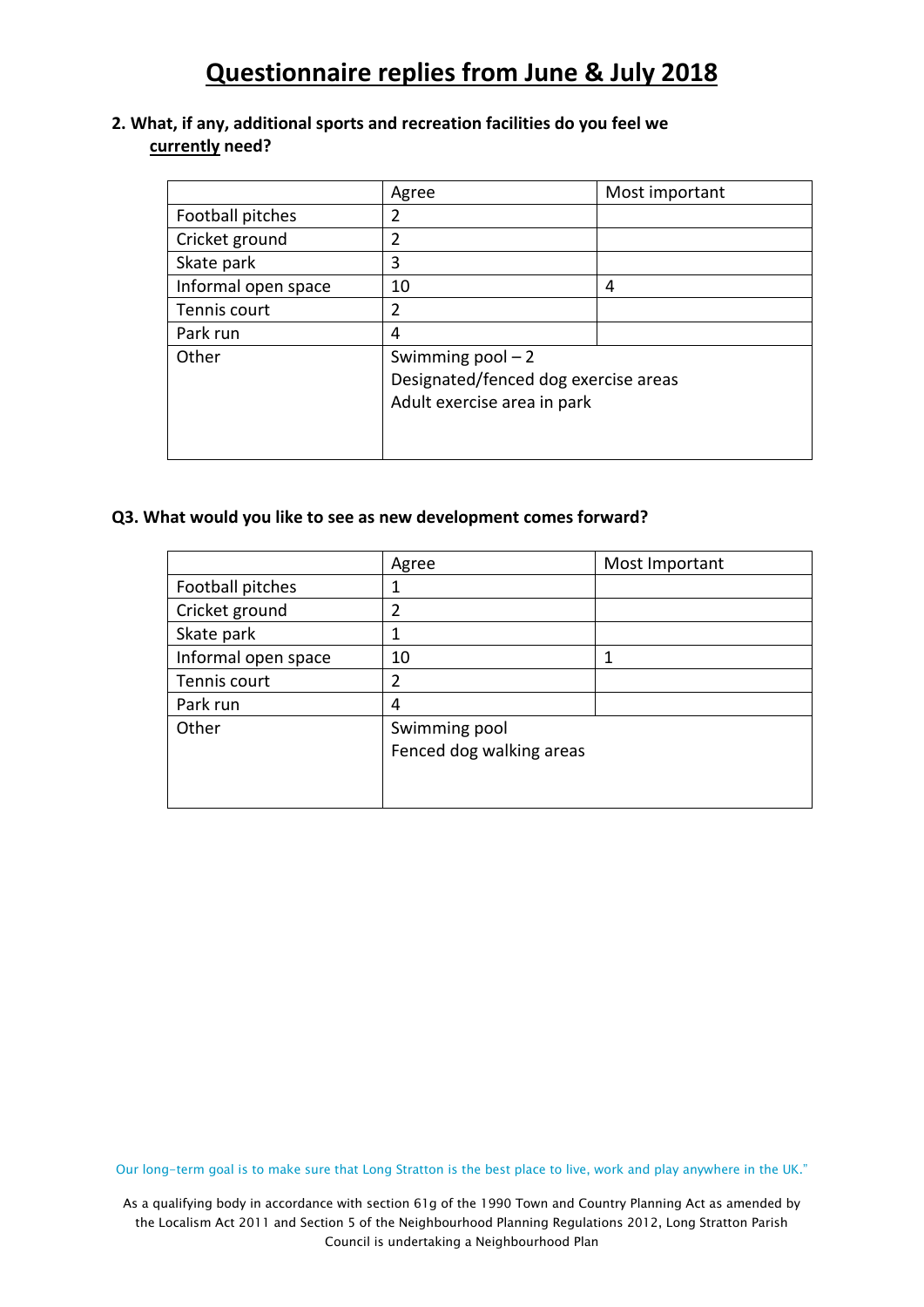#### **Q4. Would you like a market place in Long Stratton or would you rather leave it like it is?**

- **●** It would create a focal point for people to meet so yes good
- Little demand (Wymondham market place has declined). A car park would need to be requisitioned for it. No space on side of road for anything meaningful.
- Yes, in a pedestrianised zone only
- Would like a market place
- No
- No, leave as is
- Don't mind
- Yes
- Small market place would be lovely
- Yes would give the village a more community feel
- Designate an area which could be used. Fire Station (with parking at other times?)
- Sounds good

Our long-term goal is to make sure that Long Stratton is the best place to live, work and play anywhere in the UK."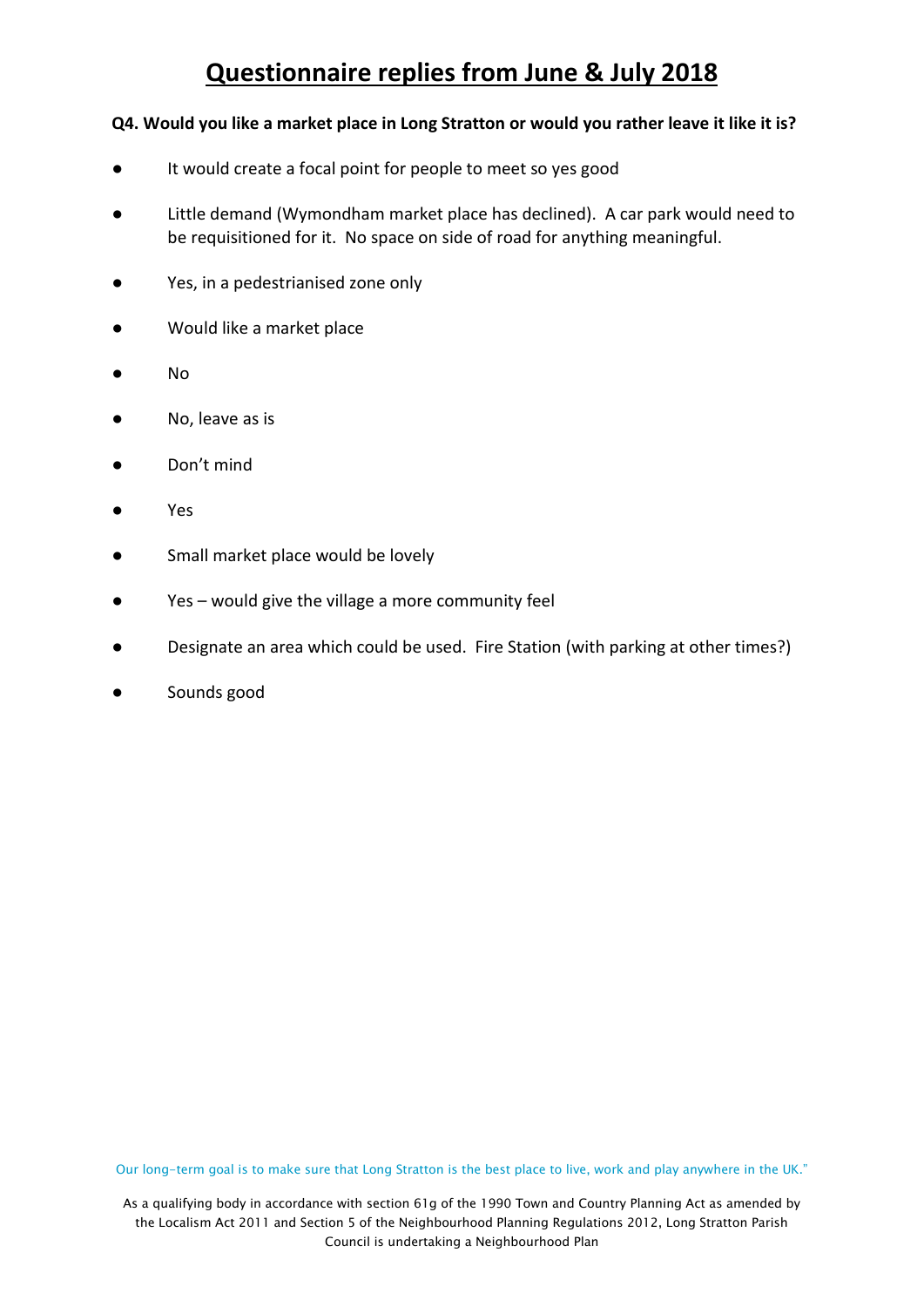#### **Q5. Do you have any other village centre ideas? E.g. Trees, vegetation, seating away from the A140, cycle routes?**

- Cycle routes/lane marked on road would be good
- More seating outside cafes
- Comprehensive network of cycle routes and walking trails
- Cycle routes and marked walking trails
- If we get a bypass, seating areas would be great
- More trees along pathways
- Street furniture more seating along wider pavements
- **Trees**
- Preserve existing trees throughout village
- Trees and seating good. Small play area for toddlers. Integrate village with wider countryside.
- Cycle routes/path. More places to leave/lock up cycles.
- Sounds good

Our long-term goal is to make sure that Long Stratton is the best place to live, work and play anywhere in the UK."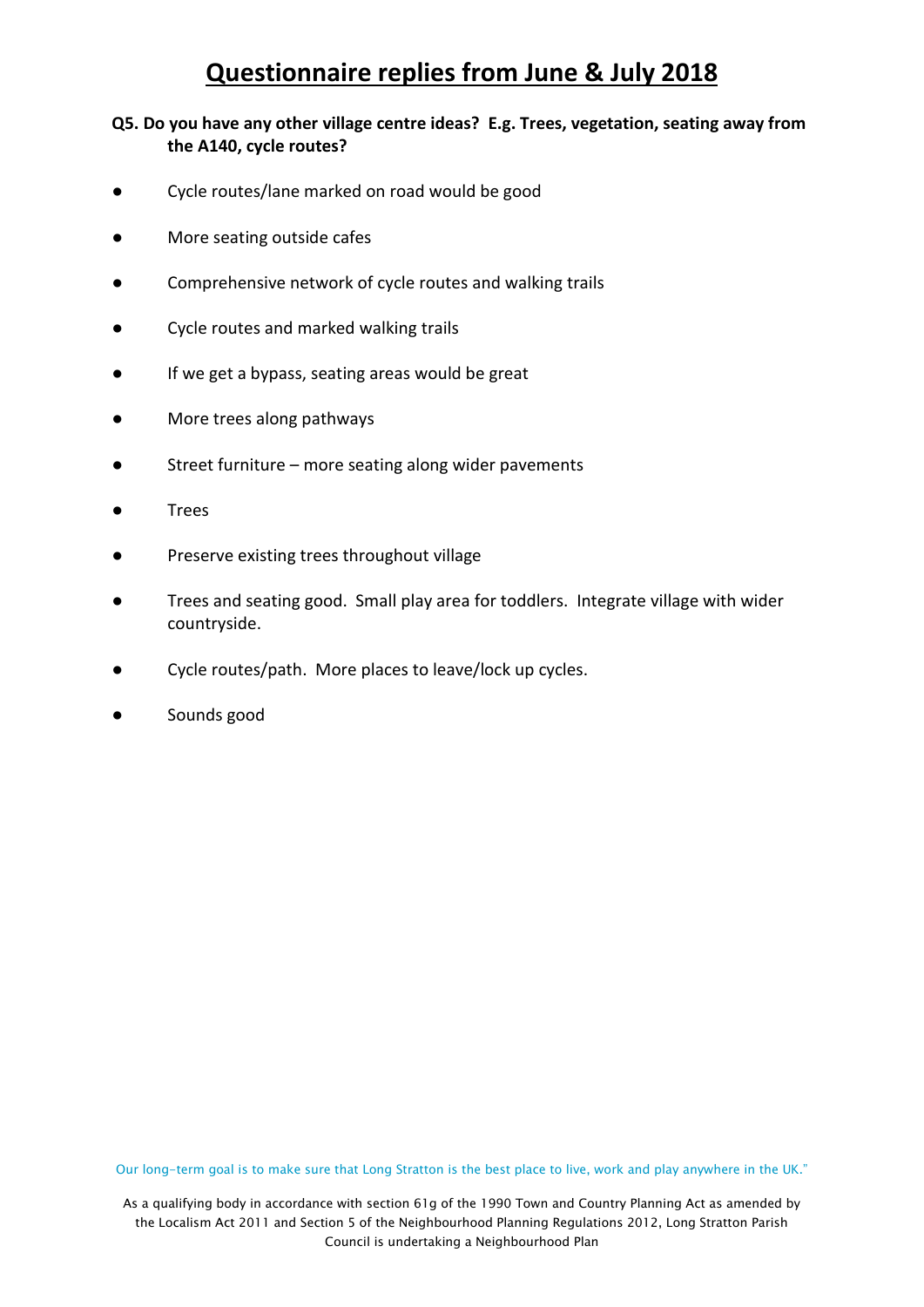### **Q6. As well as the need for schools and doctors, what other infrastructure do you think Long Stratton requires as the community grows?**

- Youth drop in centre/coffee shop
- Community Centre/Proper Village Hall (go and look at Poringland as example). Youth clubs and activities for children/teenagers
- Better fibre/copper broadband, community wellbeing provision
- Youth Centre and community hub that could be used by all age groups
- A bank, even if part time hours. Could it be at the SNDC offices?
- **NHS** dentists
- Space for community gathering/groups. Improvements to village hall.
- **Parking**
- Swimming pool
- Car parking close to village centre
- A place for youth to meet  $-$  designated area
- More NHS dentists!

Our long-term goal is to make sure that Long Stratton is the best place to live, work and play anywhere in the UK."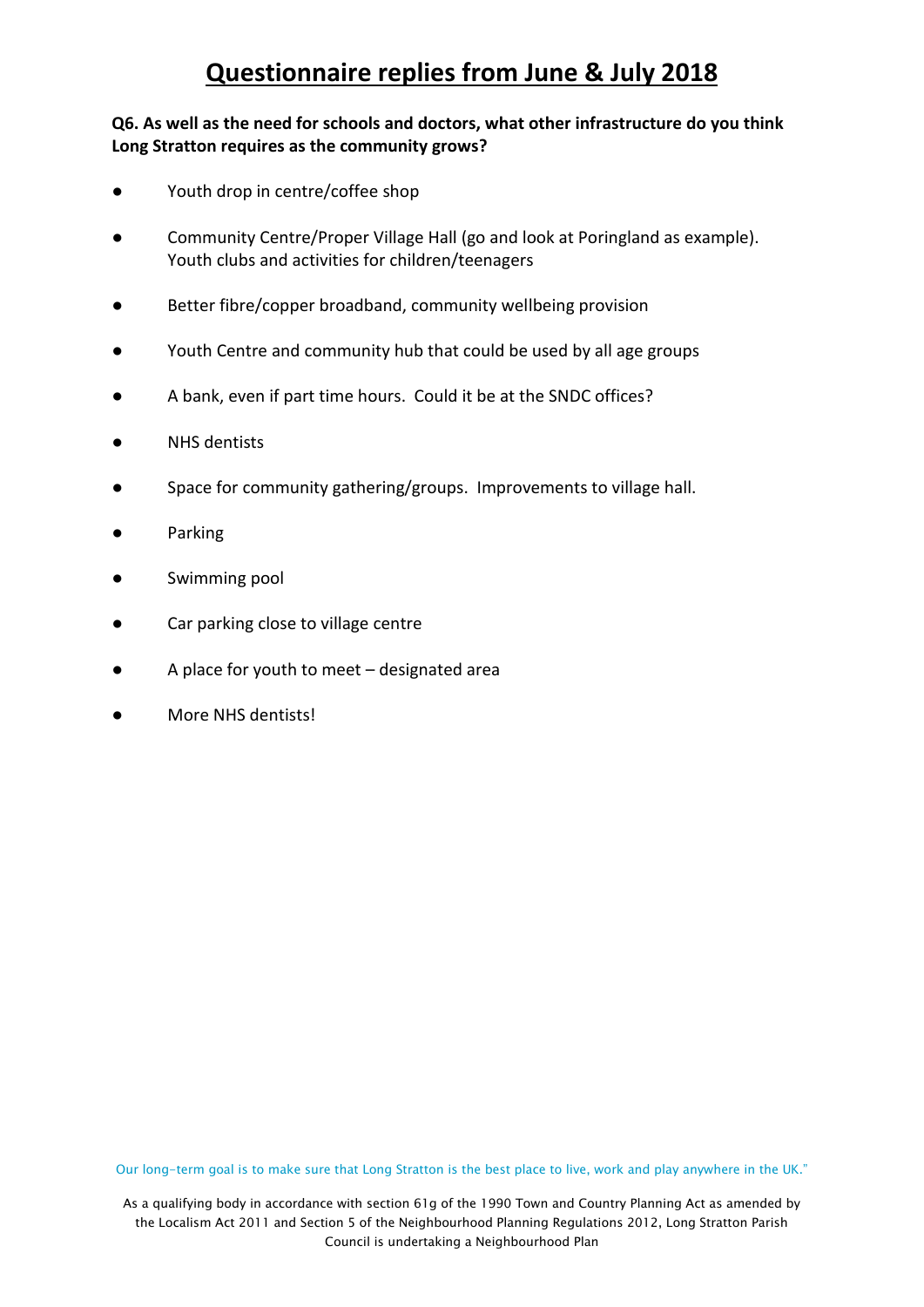#### **Q7. What do you think of the current street lighting in Long Stratton, and how important will it be in the new development?**

- Good to reduce height of lamps on A140 and have those that create less upward light pollution. Some of the new development
- Adequate currently so replicate across new development
- Street lighting serves a purpose, however currently run times seem excessive leading to light pollution and unnecessary loss. Light could be turned off between 00:01 – 04:59
- Street lighting after midnight is not required. Same in the new development. Could be switched on again at 5am
- Generally good, important too moving forward for security of residents
- Low LED lighting
- More than adequate
- We don't want estates lighting like a landing strip
- Ok
- Must be modern low-level lighting not to increase impact on dark skies beyond village
- Current street lighting adequate, cannot really offer any other comments
- It is not essential in residential streets, but needed on all non-cul-de-sacs and footpaths
- V important

Our long-term goal is to make sure that Long Stratton is the best place to live, work and play anywhere in the UK."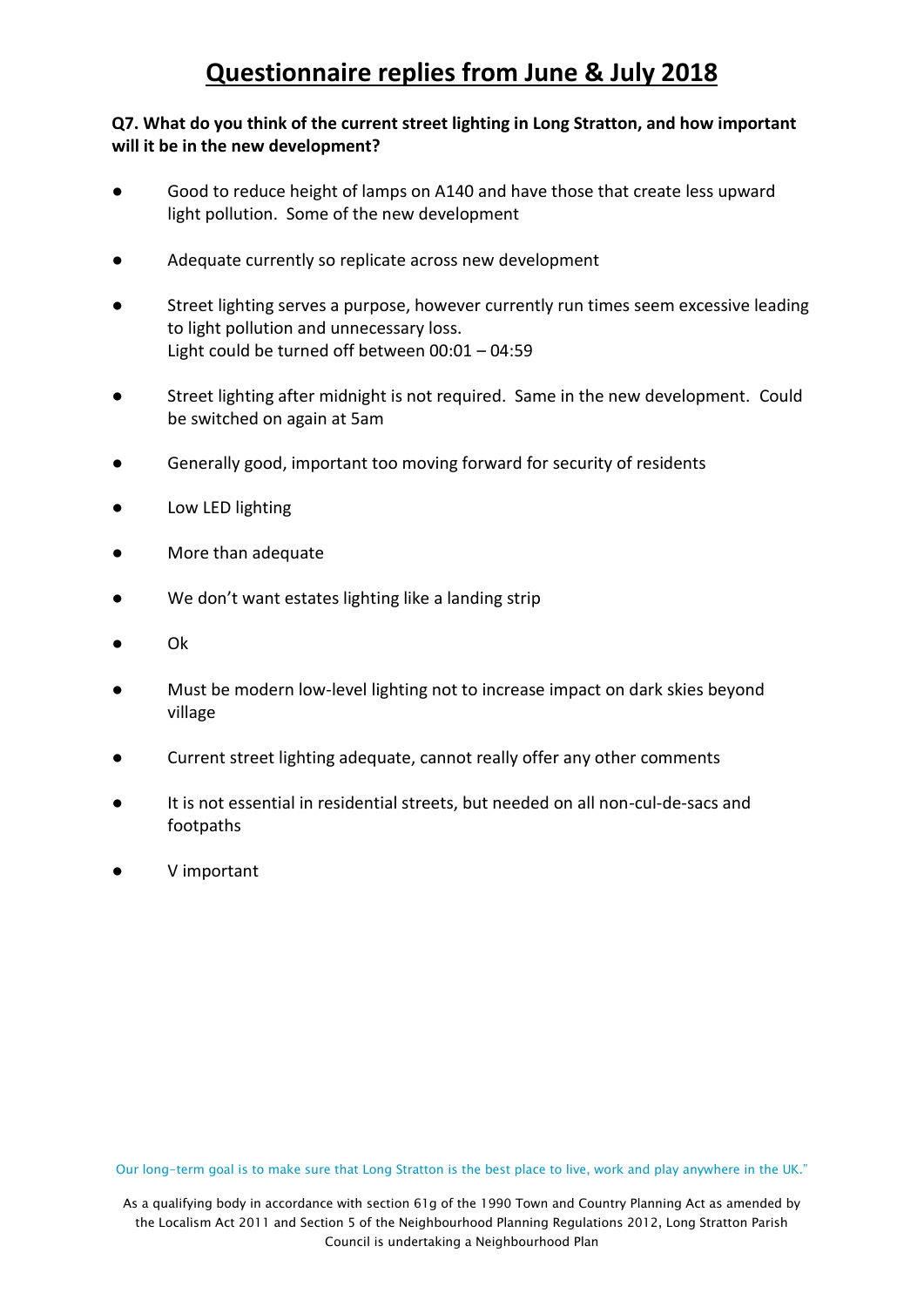### **Q8. Having considered the issues identified by the community during early consultation in 2017, we have drafted the following vision for the Neighbourhood Plan area.**

*"Long Stratton village will grow into a town but a village feel will be retained. Long Stratton will keep its close links to the surrounding countryside and the characterful feel of the enclosed historic centre will be strengthened not just as a result of reduced through-traffic but due to physical improvements which can take place once the by-pass has been built.*

*Our strong sense of place in the Neighbourhood Plan area will grow as the new development is designed sensitively and reflect Long Stratton and Tharston's existing characteristics. Pedestrian and cycle access between existing estates and the shops, services and areas of employment will be improved whilst the new development will be designed to encompass pedestrian and cycle access to the town centre. We will have a vibrant, mixed and balanced community. Our employment and business base will grow and diversify as the town takes on a more strategic role in the wider geographic area. New housing developments will provide a varied and wide housing choice ensuring the needs of existing communities will be met alongside those of future residents"*

|                                   | <b>Agree</b>                                                                                                         | <b>Disagree</b>                                                                                                                                                                                                                           | Don't know |
|-----------------------------------|----------------------------------------------------------------------------------------------------------------------|-------------------------------------------------------------------------------------------------------------------------------------------------------------------------------------------------------------------------------------------|------------|
| Do you agree with this<br>vision? | 11                                                                                                                   |                                                                                                                                                                                                                                           | 1          |
| <b>Comments:</b>                  | incorporated<br>• Lacking detail<br>• No house keep as village?<br>village<br>• Good vision – let's hope it happens! | • Long Stratton is essentially a 'dormitory' village for<br>Norwich and the massive new development will only<br>accentuate that feel unless true 'community' facilities are<br>• We do not want to live in a town. We chose to live in a |            |

Our long-term goal is to make sure that Long Stratton is the best place to live, work and play anywhere in the UK."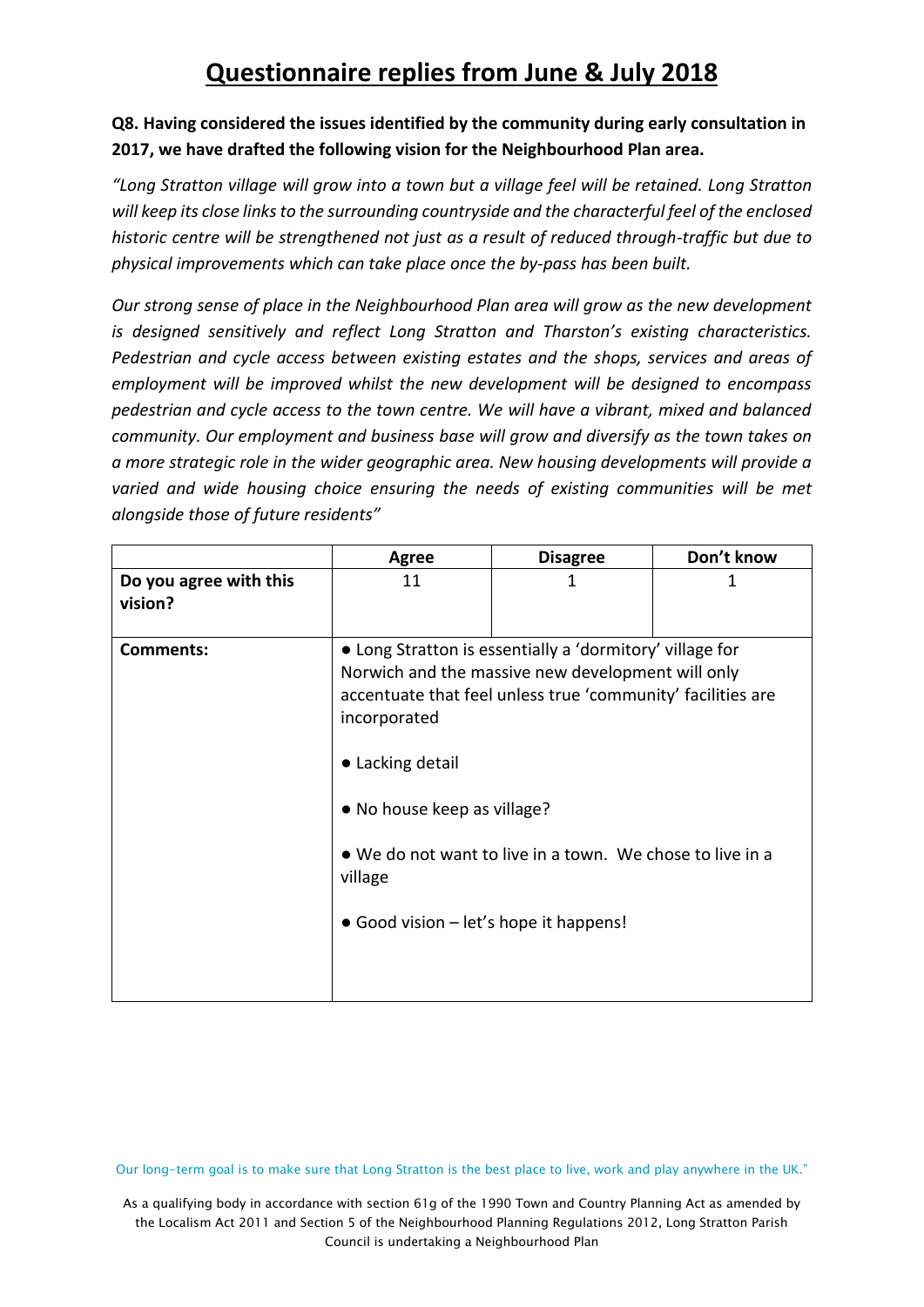#### **Q9. Seven objectives are being developed to support this vision.**

| Objective 1: Housing that is built should be    | <b>Agree</b>                 | <b>Disagree</b>                                                                    | Don't know                                   |  |
|-------------------------------------------------|------------------------------|------------------------------------------------------------------------------------|----------------------------------------------|--|
| suitable for meeting needs of existing and      | 10                           | 1                                                                                  |                                              |  |
| future NP area residents                        |                              |                                                                                    |                                              |  |
| More detail:                                    |                              | • Seems there should also be one                                                   |                                              |  |
|                                                 |                              | bedroomed accommodation for single                                                 |                                              |  |
| A study of housing needs in the plan area has   |                              | people both young and old                                                          |                                              |  |
| been undertaken by consultants on behalf of     |                              |                                                                                    |                                              |  |
| the steering group. This report (the Housing    |                              | • Re: 1.1 and 1.2 How is this specific                                             |                                              |  |
| Needs Assessment) tells us:                     | figure arrived at?!          |                                                                                    |                                              |  |
|                                                 |                              | Re: 1.5 Yes, but what is the 'older                                                |                                              |  |
| 1.1 Of the new homes planned, 408 are           |                              | generation' exactly? There is a sense of                                           |                                              |  |
| needed to meet Long Stratton needs (as          |                              | age discrimination here and an<br>insinuation that ALL 'old people'                |                                              |  |
| opposed to needs outside the plan area)         |                              | automatically have to have grab rails,                                             |                                              |  |
| 1.2 There is a need for at least 132 affordable | wheelchair slopes etc!       |                                                                                    |                                              |  |
| homes specifically for NP area residents        |                              |                                                                                    |                                              |  |
|                                                 | • More bungalows to be built |                                                                                    |                                              |  |
| 1.3 New development should include sizeable     |                              |                                                                                    |                                              |  |
| proportion of private rental housing            |                              | • What about us residents just playing lip<br>service to placate the natives quiet |                                              |  |
| 1.4 A high proportion of all houses should be   |                              |                                                                                    |                                              |  |
| 2-3 bedrooms                                    |                              | • Developers seem to do what they like                                             |                                              |  |
|                                                 | whatever the plan says       |                                                                                    |                                              |  |
| 1.5 We need provision of specialist housing     |                              |                                                                                    |                                              |  |
| for the older generation (totalling 126 units)  |                              |                                                                                    | · Self build. Design should reflect historic |  |
|                                                 |                              | core and historic countryside beyond                                               |                                              |  |
|                                                 |                              | • Re: 1.4 Very important. At present they                                          |                                              |  |
|                                                 | are just affordable.         |                                                                                    |                                              |  |
|                                                 |                              | Re: 1.5 Yes- allocate a size if possible                                           |                                              |  |
|                                                 |                              |                                                                                    |                                              |  |
|                                                 |                              |                                                                                    |                                              |  |

Our long-term goal is to make sure that Long Stratton is the best place to live, work and play anywhere in the UK."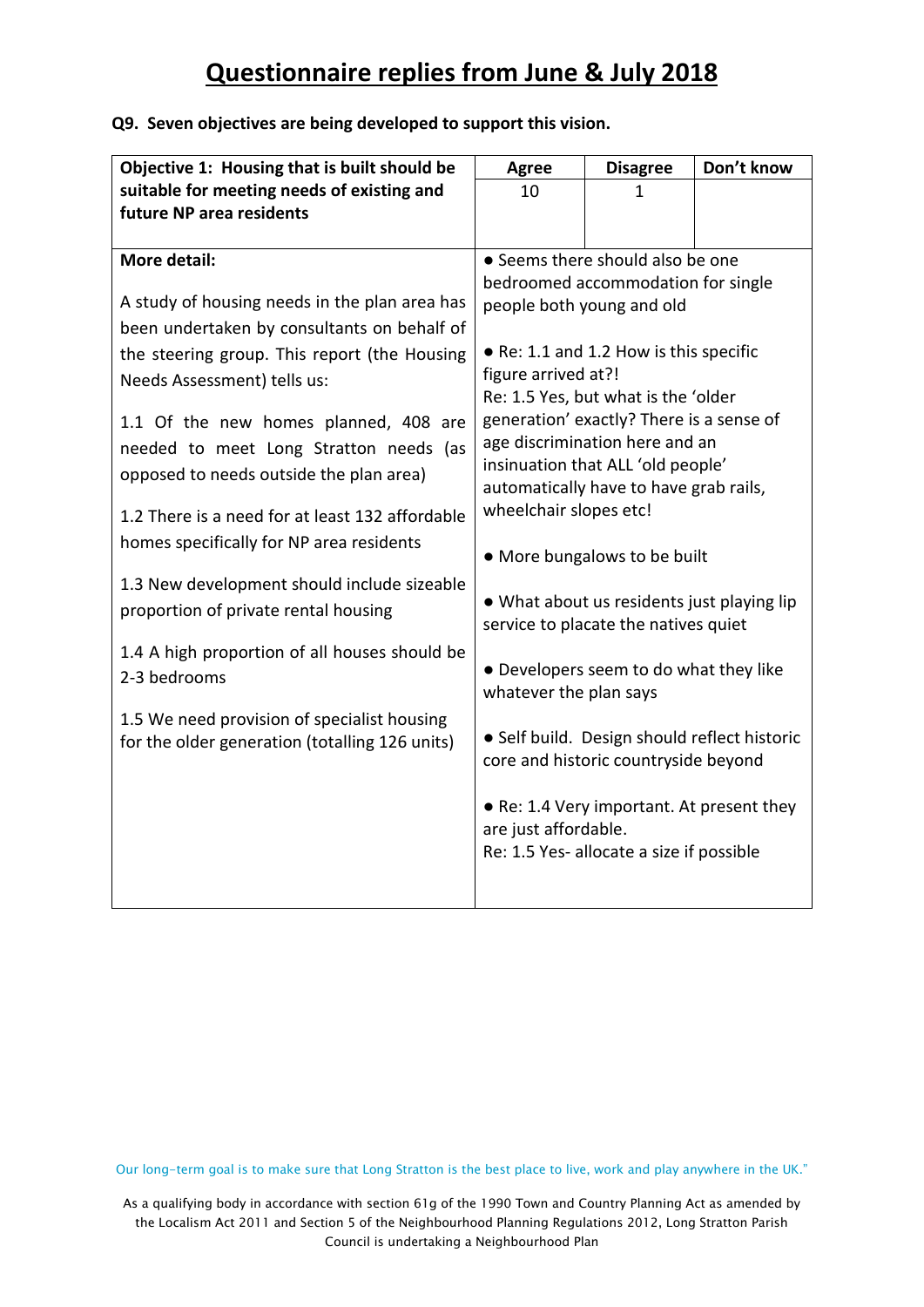| Objective 2. There should be successful                                                                                                                                                                                                     | Agree        | <b>Disagree</b>                                                                  | Don't know |
|---------------------------------------------------------------------------------------------------------------------------------------------------------------------------------------------------------------------------------------------|--------------|----------------------------------------------------------------------------------|------------|
| integration between the new community                                                                                                                                                                                                       | 12           |                                                                                  |            |
| and existing community                                                                                                                                                                                                                      |              |                                                                                  |            |
|                                                                                                                                                                                                                                             |              |                                                                                  |            |
| More detail:                                                                                                                                                                                                                                |              | • Essential for good community relations                                         |            |
| 2.1 Excellent pedestrian connectivity within<br>between neighbourhoods and from<br>residential areas to village centre<br>2.2 Good provision of shared open spaces,<br>recreation and community facilities<br>2.4. A vibrant village centre | to community | • Keep church and village hall as central<br>• 2.2 V important. Parking as well! |            |
|                                                                                                                                                                                                                                             |              |                                                                                  |            |
|                                                                                                                                                                                                                                             |              |                                                                                  |            |

Our long-term goal is to make sure that Long Stratton is the best place to live, work and play anywhere in the UK."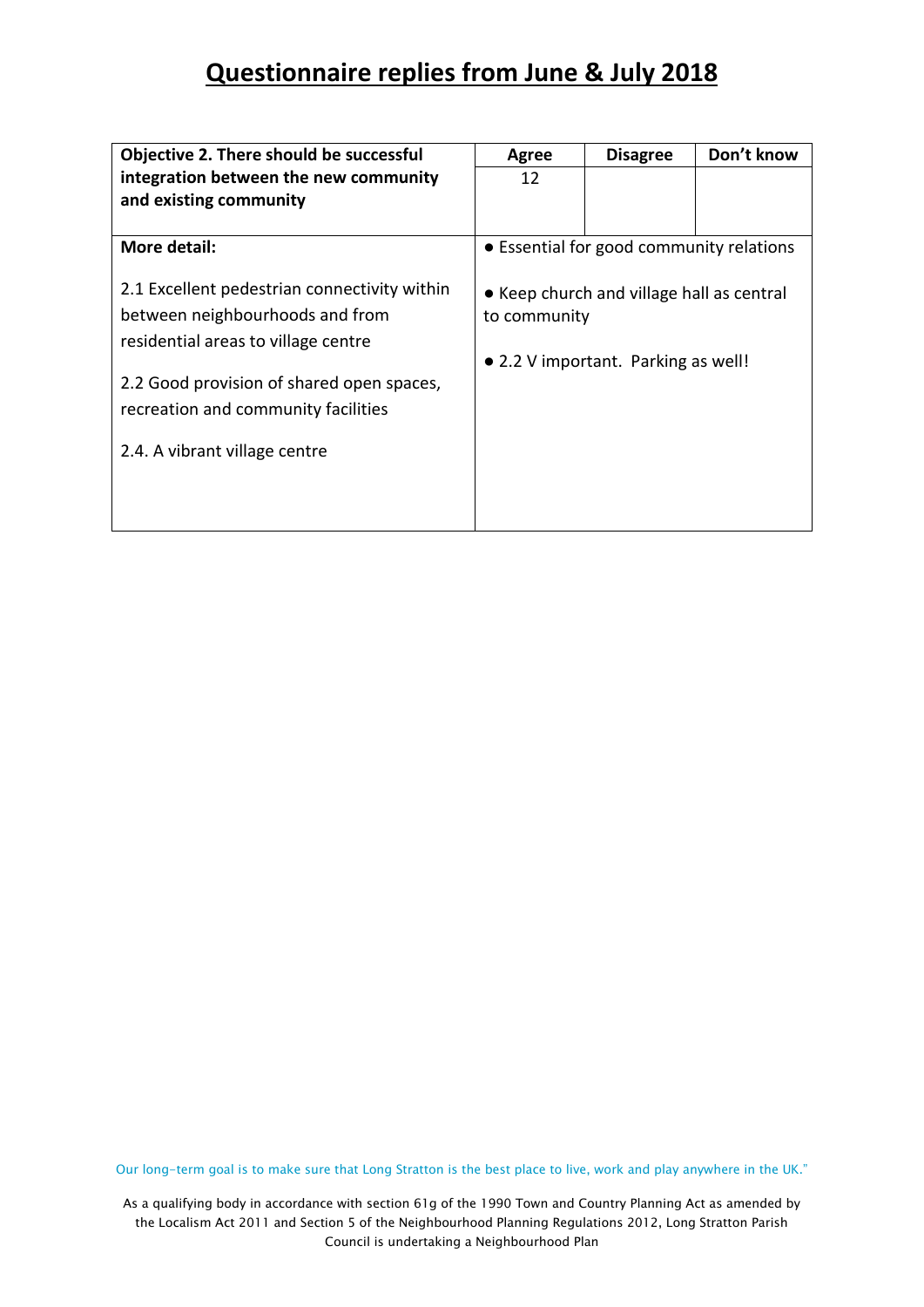| Objective 3: There should be a strong sense                                                                                                                                                                                                                                                                                                                                                                         | <b>Agree</b>               | <b>Disagree</b>                                                                                                                                                   | Don't know |
|---------------------------------------------------------------------------------------------------------------------------------------------------------------------------------------------------------------------------------------------------------------------------------------------------------------------------------------------------------------------------------------------------------------------|----------------------------|-------------------------------------------------------------------------------------------------------------------------------------------------------------------|------------|
| of place                                                                                                                                                                                                                                                                                                                                                                                                            | 12                         |                                                                                                                                                                   |            |
|                                                                                                                                                                                                                                                                                                                                                                                                                     |                            |                                                                                                                                                                   |            |
| More detail:                                                                                                                                                                                                                                                                                                                                                                                                        |                            | • A historic walk with guide signs?                                                                                                                               |            |
| 3.1 Retain and enhance those characteristics<br>that make Long Stratton special. Based on<br>existing studies this would include:                                                                                                                                                                                                                                                                                   | $\bullet$ All good         | • Historic core very important                                                                                                                                    |            |
| Strengthening the character of the<br>historic core and<br>prioritising<br>the<br>enhancement<br>conservation<br>0f<br><b>or</b><br>historic buildings.<br>Outside the historic core, high quality<br>$\bullet$<br>and locally distinctive neighbourhoods<br>perimeter of LS to provide<br><b>New</b><br>attractive setting to the settlement<br>Protecting ancient countryside beyond new<br>settlement boundaries | public footpaths<br>spaces | • Provide crossing places to preserve<br>• Support idea of 'new commons' and<br>give people stake in care of new green<br>• But where is the very centre? A focus |            |

Our long-term goal is to make sure that Long Stratton is the best place to live, work and play anywhere in the UK."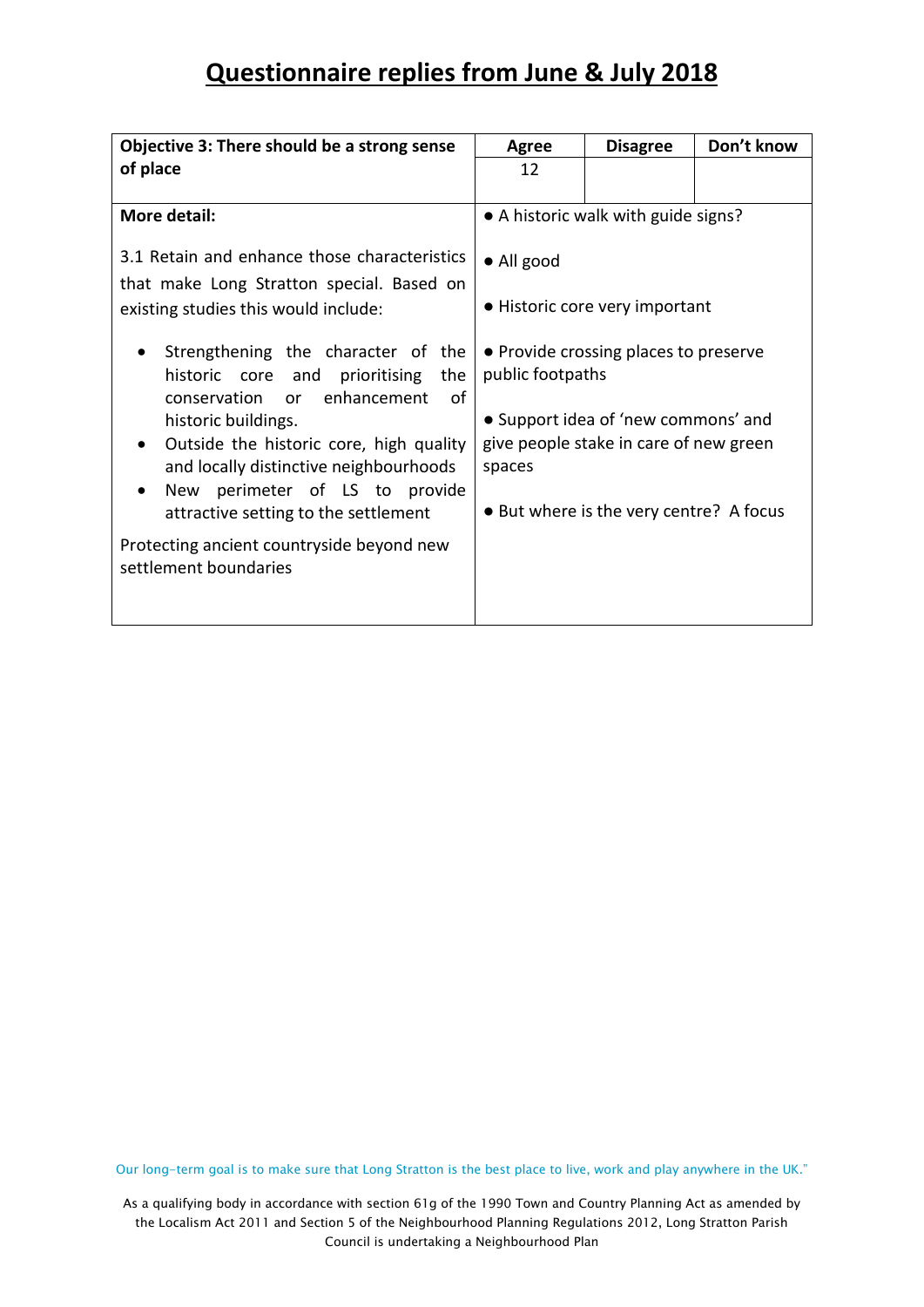| <b>Objective 4: Long Stratton's employment</b>                                     | <b>Agree</b>                                                                                                                                                  | <b>Disagree</b>                                                                      | Don't know |  |
|------------------------------------------------------------------------------------|---------------------------------------------------------------------------------------------------------------------------------------------------------------|--------------------------------------------------------------------------------------|------------|--|
| and business base will grow and diversify as                                       | 9                                                                                                                                                             | 1                                                                                    | 3          |  |
| it takes on a more strategic role in the wider                                     |                                                                                                                                                               |                                                                                      |            |  |
| regional market                                                                    |                                                                                                                                                               |                                                                                      |            |  |
| More detail:                                                                       |                                                                                                                                                               | • Always being aware of needs for and                                                |            |  |
| 4.1 Increase employment base                                                       |                                                                                                                                                               | appropriate size of business                                                         |            |  |
| 4.2 Increase opportunities for small business                                      | • I think this aspiration is worthy but<br>optimistic as now vast majority of<br>traffic/people in new development will<br>head north every day to their work |                                                                                      |            |  |
| 4.3 No or significantly reduce industrial traffic<br>through village               |                                                                                                                                                               |                                                                                      |            |  |
| 4.4 Explore how opportunities for<br>appropriate skills and training can be opened | • More traffic will increase through<br>village roads                                                                                                         |                                                                                      |            |  |
| up to NP area residents                                                            | • Consider problems of proposed new<br>employment zone - location, lighting and<br>access to bypass                                                           |                                                                                      |            |  |
|                                                                                    | accept it                                                                                                                                                     | • Re 4.3 Not possible with industry to the<br>west and bypass to the east we have to |            |  |
|                                                                                    |                                                                                                                                                               |                                                                                      |            |  |

Our long-term goal is to make sure that Long Stratton is the best place to live, work and play anywhere in the UK."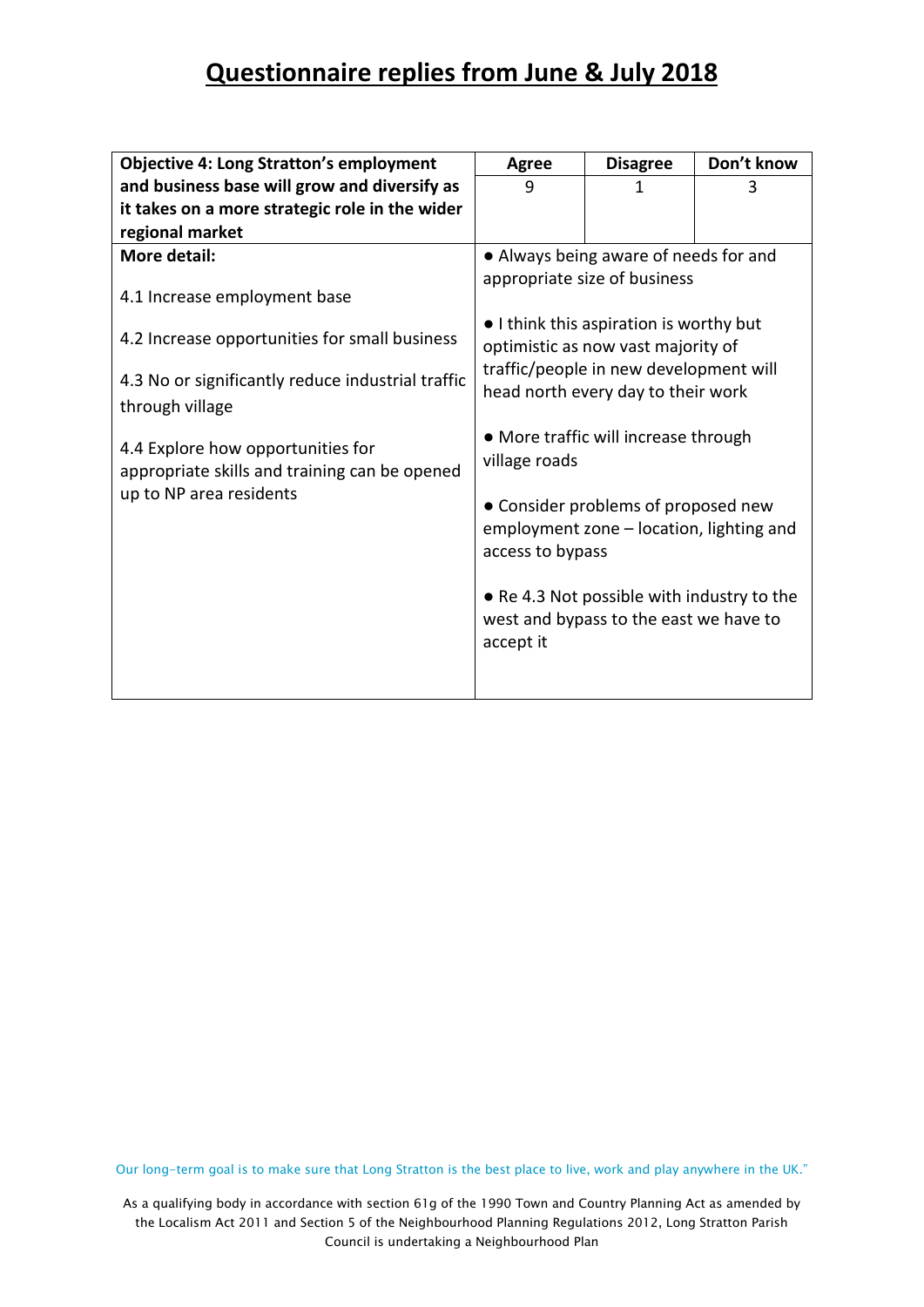| <b>Objective 5: Opportunities to enhance the</b> | <b>Agree</b>                       | <b>Disagree</b>                           | Don't know |  |  |
|--------------------------------------------------|------------------------------------|-------------------------------------------|------------|--|--|
| village centre will be realised                  | 11                                 |                                           | 1          |  |  |
|                                                  |                                    |                                           |            |  |  |
| More detail:                                     |                                    | • There will still be several thousand    |            |  |  |
|                                                  |                                    | vehicles a day using 'old A140'. The      |            |  |  |
| 5.1 The public realm in the village centre will  |                                    | nation that traffic will disappear is a   |            |  |  |
| be improved.                                     |                                    | fallacy. Yes, the 'through' traffic will  |            |  |  |
|                                                  |                                    | vanish and most heavy stuff, but traffic  |            |  |  |
| In the village centre:                           |                                    | will still come off Flowerpot Lane, Swan  |            |  |  |
|                                                  |                                    | Lane and Churchfields to get to exiting   |            |  |  |
| 5.2 Improved pedestrian safety across and        | road                               |                                           |            |  |  |
| along the old A140                               |                                    |                                           |            |  |  |
|                                                  | • Get the bypass                   |                                           |            |  |  |
| 5.3 Increased vegetation along the old A140      |                                    |                                           |            |  |  |
| 5.4 Much improved infrastructure for cyclists    | • A need of an underpass under new |                                           |            |  |  |
| along the old A140                               | bypass                             |                                           |            |  |  |
|                                                  |                                    |                                           |            |  |  |
|                                                  |                                    | • More trees in main Town Centre area     |            |  |  |
|                                                  |                                    | and more parking in village/town centre   |            |  |  |
|                                                  |                                    | needed if many more people living in LS   |            |  |  |
|                                                  |                                    |                                           |            |  |  |
|                                                  |                                    | • Re: 5.2 Needed without through traffic? |            |  |  |
|                                                  | Re: 5.3 Yes                        |                                           |            |  |  |
|                                                  | <b>Re: 5.4 Yes</b>                 |                                           |            |  |  |
|                                                  |                                    |                                           |            |  |  |
|                                                  |                                    |                                           |            |  |  |

Our long-term goal is to make sure that Long Stratton is the best place to live, work and play anywhere in the UK."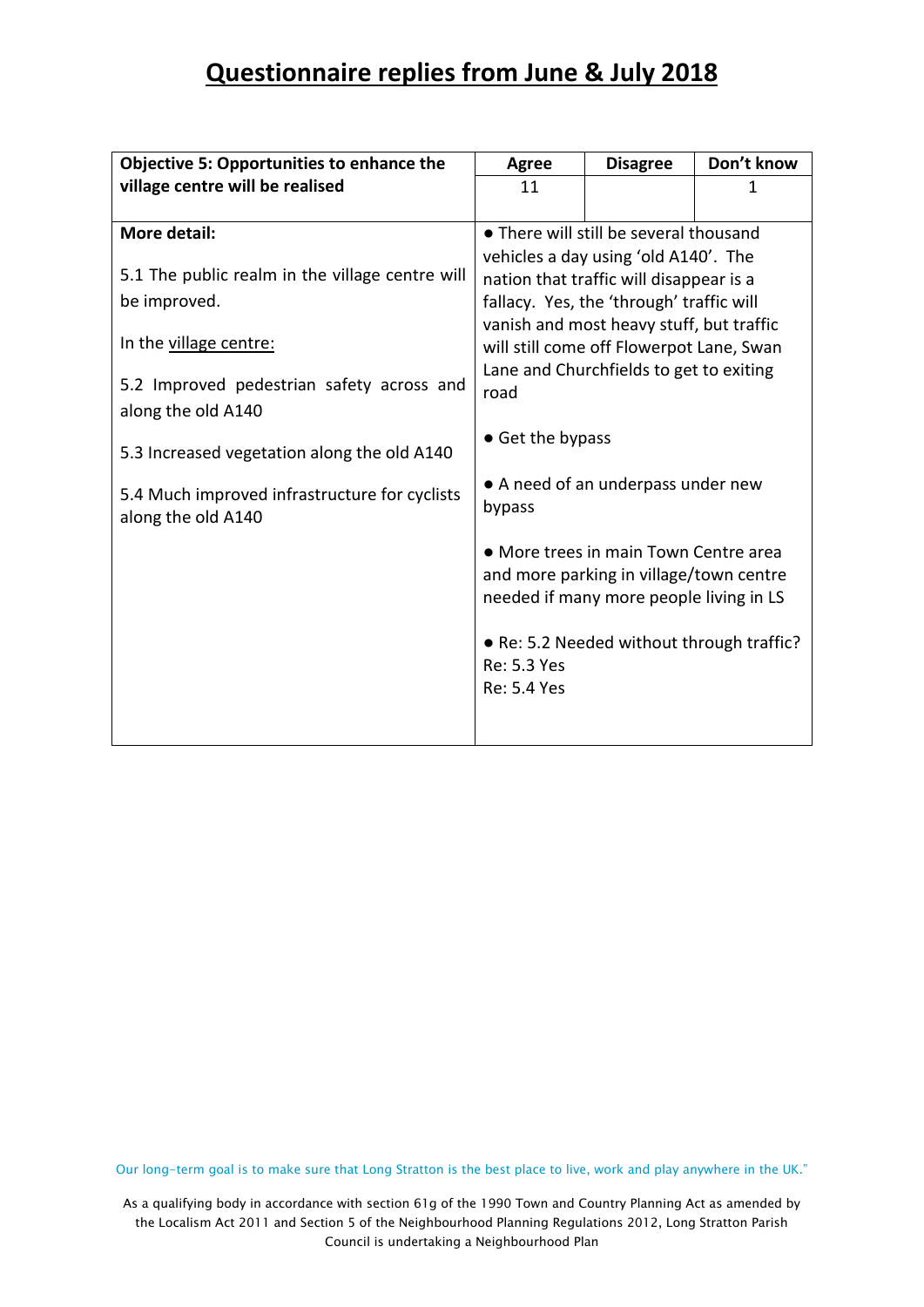| Objective 6. Improved opportunities for                         | <b>Agree</b>                                                                    | <b>Disagree</b>                     | Don't know |  |  |
|-----------------------------------------------------------------|---------------------------------------------------------------------------------|-------------------------------------|------------|--|--|
| recreation in the NP area                                       | 14                                                                              |                                     |            |  |  |
|                                                                 |                                                                                 |                                     |            |  |  |
| <b>More detail:</b>                                             |                                                                                 | • A swimming pool would add to this |            |  |  |
| 6.1 Open space provision to increase in<br>quantity and quality |                                                                                 | • St Michaels Road - No open spaces |            |  |  |
| 6.2 Outdoor recreation facilities to be<br>improved             | • Remove 'no ball games' signs (behind<br>Francis Road and off end of Star Lane |                                     |            |  |  |
| 6.3 Outdoor sports facilities to be improved                    | • Re: 6.4 Important<br>• Dog walking area, parkland needed                      |                                     |            |  |  |
| 6.4 Open space to be distributed throughout<br>settlement       |                                                                                 |                                     |            |  |  |
|                                                                 |                                                                                 |                                     |            |  |  |
|                                                                 |                                                                                 |                                     |            |  |  |
|                                                                 |                                                                                 |                                     |            |  |  |
|                                                                 |                                                                                 |                                     |            |  |  |
|                                                                 |                                                                                 |                                     |            |  |  |
|                                                                 |                                                                                 |                                     |            |  |  |

Our long-term goal is to make sure that Long Stratton is the best place to live, work and play anywhere in the UK."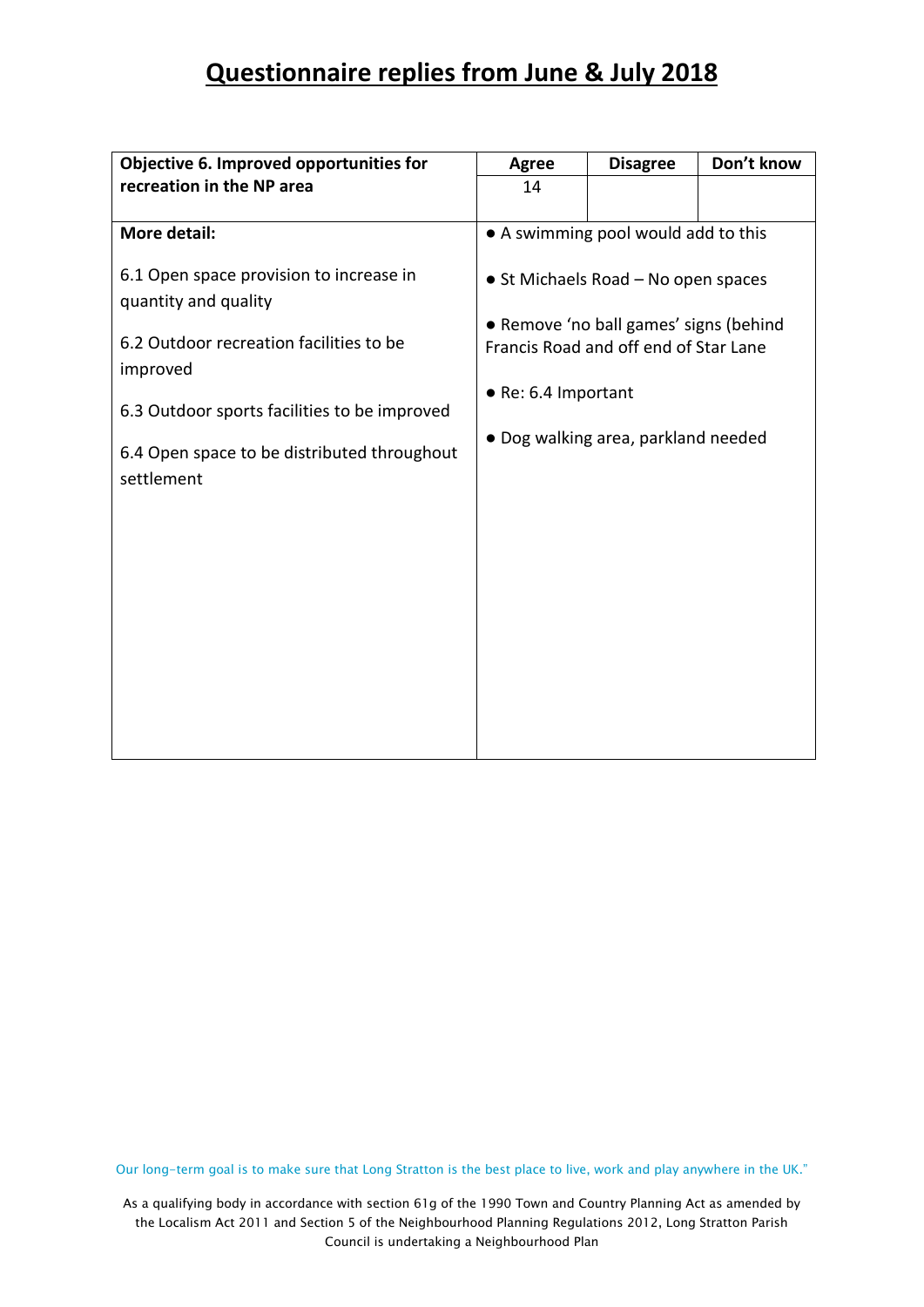| Objective 7. Infrastructure necessary to                                                                                                                                                                                                                                                                                                                                                                             | <b>Agree</b>                                                                    | <b>Disagree</b>                                                                                                                                                                                                                                                                                                                                                                                                                                                                              | Don't know |
|----------------------------------------------------------------------------------------------------------------------------------------------------------------------------------------------------------------------------------------------------------------------------------------------------------------------------------------------------------------------------------------------------------------------|---------------------------------------------------------------------------------|----------------------------------------------------------------------------------------------------------------------------------------------------------------------------------------------------------------------------------------------------------------------------------------------------------------------------------------------------------------------------------------------------------------------------------------------------------------------------------------------|------------|
| support the growing community will come                                                                                                                                                                                                                                                                                                                                                                              | 12                                                                              | 1                                                                                                                                                                                                                                                                                                                                                                                                                                                                                            |            |
| forward in a timely manner                                                                                                                                                                                                                                                                                                                                                                                           |                                                                                 |                                                                                                                                                                                                                                                                                                                                                                                                                                                                                              |            |
| <b>More detail:</b><br>7.1 Identify the need for a new community<br>centre/village hall as community grows<br>7.2 Continue to work with health providers to<br>understand future space requirements and<br>support provision through the<br>plan<br>if<br>applicable<br>Work with education<br>providers<br>7.3<br>to<br>understand<br>future<br>needs<br>and<br>support<br>provision through the plan if applicable | access routes<br>model to copy<br>residents<br>$\bullet$ Re: 7.1 Reserve a site | • Community centre should have<br>adequate parking and pedestrian/cycle<br>• Re: 7.1 A key objective. Many much<br>smaller villages have significant<br>community centre facilities already<br>• A new community centre is already<br>needed. Poringlands would be a good<br>• Re: 7.1 Be careful not to ignore existing<br>facilities – risk of dividing old and new<br>Re: 7.3 Can we assume there is already<br>enough room for a 6 <sup>th</sup> form?<br>• NHS dentists as well as Drs! |            |

Our long-term goal is to make sure that Long Stratton is the best place to live, work and play anywhere in the UK."